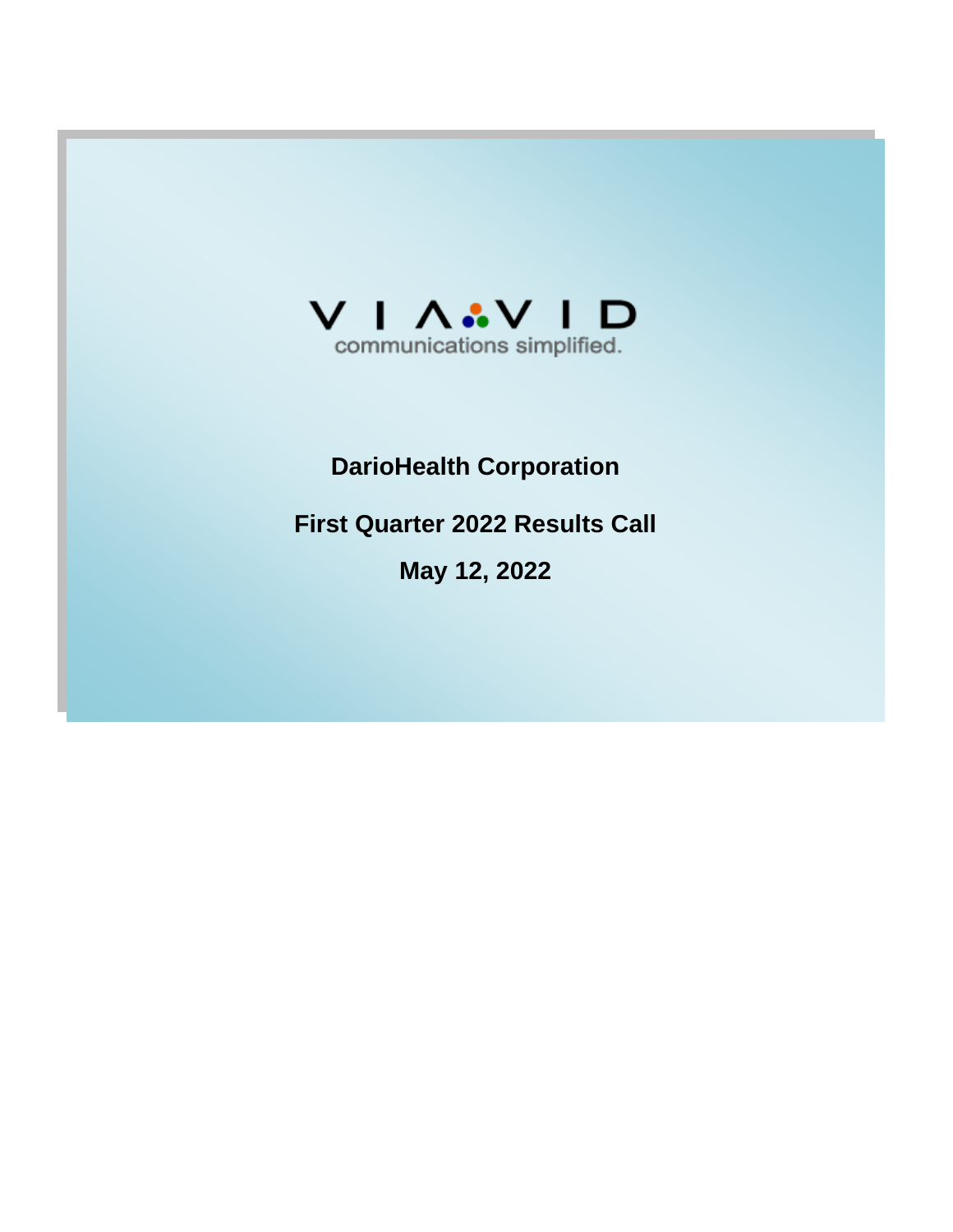## **C O R P O R A T E P A R T I C I P A N T S**

**Glenn Garmont,** *Investor Relations* **Erez Raphael,** *Chief Executive Officer* **Rick Anderson,** *President*

# **C O N F E R E N C E C A L L P A R T I C I P A N T S**

**Chase,** *Craig Hallum*

**Charles Rhyee,** *Cowen & Company*

**Rahul Rakhit,** *LifeSci Capital*

**Nathan Weinstein,** *Aegis Capital*

**John Vandermosten,** *Zacks Investment*

**David Grossman,** *Stifel Nicolaus*

# **P R E S E N T A T I O N**

## **Operator**

Good morning, and welcome to the DarioHealth First Quarter 2022 Results Call.

Please note that this event is being recorded.

Now, I'd like to turn the call over to Mr. Glenn Garmont, Investor Relations. Please go ahead.

#### **Glenn Garmont**

Thank you Dick. Good morning everyone. Thank you for joining us today for a discussion of DarioHealth's first quarter 2022 financial results.

Leading the call today will be Erez Raphael, CEO of DarioHealth. He'll be joined by Rick Anderson, President and General Manager of North America at DarioHealth. After prepared remarks, we'll open the call for Q&A.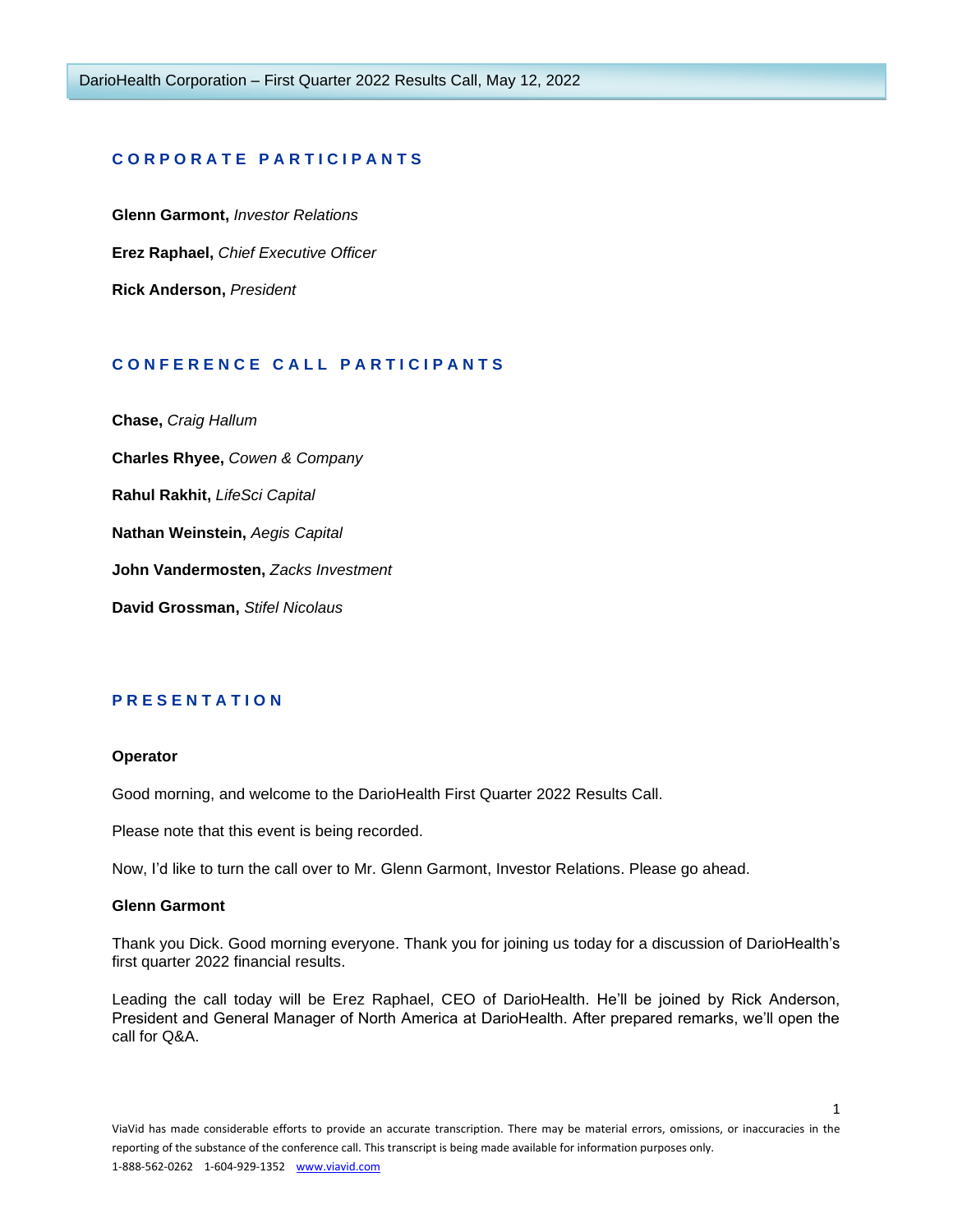An audio recording and webcast replay for today's call will also be available online as detailed in the press release invite for this call. For the benefit of those who may be listening to the replay or archived webcast, this call is being held and recorded on May 12, 2022.

This morning, we issued a press release announcing our financial results for the first quarter 2022. A copy of the press release can be found on the Investor Relations page of DarioHealth's website. Actual events or results may differ materially from those projected as a result of changing market trends, reduced demand, or the competitive nature of DarioHealth's industry. Such forward-looking statements and their implications may involve known and unknown risks, uncertainties and other factors that may cause actual results or performance to differ materially from those projected.

The forward-looking statements discussed on this call are subject to other risks and uncertainties, including those discussed in the Risk Factors section and elsewhere in the Company's 2021 annual report on Form 10-K as well as the first quarter 2022 Form 10-Q filed this morning. Additional information concerning factors that could cause results to differ materially from the Company's forward-looking statements are described in greater detail in the Company's press release issued this morning and in the Company's other filings with the SEC.

In addition, certain non-GAAP financial measures may be discussed during this call. These non-GAAP measures are used by Management to make strategic decisions, forecast future results, and evaluate the Company's current performance. Management believes the presentation of these non-GAAP financial measures is useful for Investors' understanding and assessment of the Company's ongoing core operations and prospects for the future. A reconciliation of these non-GAAP measures to the most comparable GAAP measures is included in today's press release regarding our quarterly results.

With that, I would like to introduce Erez Raphael, Chief Executive Officer. Erez?

# **Erez Raphael**

Thank you, Glenn, and thanks, everyone for joining us this morning.

So, for all of you that know the story, you know that we are very, very consistent with the story for the last few years. We always talked about few pillars, the multi condition direction with the acquisitions that we did in order to develop the best digital therapeutics company in the world, that support multiple conditions. We talked about moving from direct-to-consumer, to B2B. We talked also about a super user-centric business model with SaaS kind of revenue, recurring revenue that end up with high gross margins which is something that's super relevant for software company like Dario.

I think that in Q1, we are starting to show all, how all these strategic decisions are reflecting in the way that we operate, and also in our financial profile. I think that as Management, we knew how the market is going to evolve, we knew that healthcare will be super consumer-centric, and we knew that it will have to be more digital. We made all these decisions. We start to see in this quarter, where it's going to take us to. I think that if you're going to look on all the financial profile of this quarter, you can see that we improved almost all the parameters, starting from the top line, the merge between direct-to-consumer to B2B, the profitability and the gross margins, we have seen a significant improvement. We've seen reduction in operating expenses, mainly because we are shifting the business from direct-to-consumer to B2B. So, we spent less money on digital ads. The most important thing is also the loss. In this environment we showed a significant reduction in the loss for the quarter. I'm going to get into the numbers shortly. But before that, I want to talk about few fundamentals development that we had this quarter.

 $\overline{\phantom{a}}$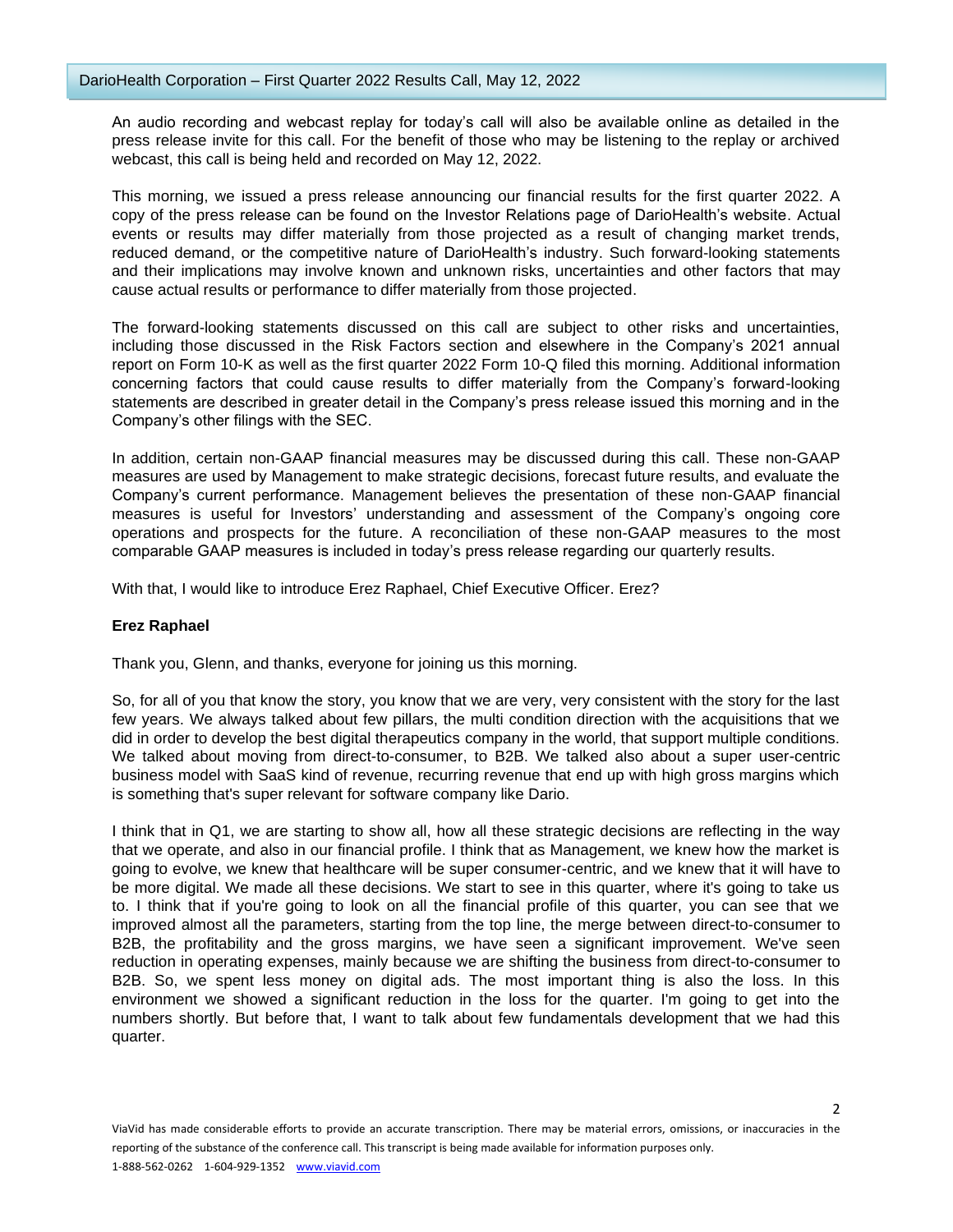So, we signed overall 14 new accounts, including to two health plans. Health plans are super important for our business. Usually they're providing much higher revenue per account. Overall, we have 61 accounts so far; 80% of them started the launch. Overall, we have total ARR of \$40 million in the full implementation of these accounts.

If we're looking on another very, very strategic activity that we had in this quarter was the Sanofi agreement. We started the relationship couple of months ago. We are making it progress very well. We have here two elements that we need to consider. One is the offering. We think that with the capabilities of Sanofi and the digital therapeutics platform that we have, we can create an offering that is going to be best-in-class in the market also moving forward. So, the R&D teams are already working together, and we're going to get the best platform in the world.

Also on the commercial side, in addition to a \$30 million that will be paid by Sanofi to Dario from which \$8 million (phon) is going to be paid this year, we are also working together with the commercial team, in order to push the solution into the market. We started in the U.S. with health plans. Rick is going to elaborate about it.

Another important point is the strategy of multi condition that we have. This is something that proved to be a very smart decision, not only from a financial profile, but also from a go-to-market perspective. We are getting more and more demand to the multi condition. We think that a significant portion of the accounts that we're going to sign this year or next year, are going to be for the full suite.

Also on the implementation side, we are making a nice traction and keeping above 35% enrollment rate for the accounts that we are launching.

A few highlights on our financial. So, we ended the quarter with above \$8 million in revenue, which is 124% higher than what we showed in Q1 of 2021. It's also approximately 34% higher than what we showed in Q4 of 2021. So, it was a nice jump quarter-over-quarter sequentially. I think that the merge between B2C to B2B is also interesting. For the first time B2B is exceeding B2C in revenue.

Sanofi is going to contribute \$8 million for the year, had also contribution for this quarter. Just as a reminder, this is a multi-year contract that will contribute revenue also in the next quarters, and also next year and the year after. So, this is also something that is going to strengthen our financial profile.

In terms of expenses, if we're looking on the overall expenses, excluding the stock-based compensation, acquisition expenses and depreciation, on the first quarter of 2022, we managed to reduce the overall expenses to \$14.8 million. If we compare it to Q4 of 2021, it was \$16.4 million. So this is a good reduction. I think that we're going to see this plan moving on to the next quarter, because one of the things that we are starting to stop doing is investing significant budget into the direct-to-consumer. We are moving budget to the B2B, which is something that is more cost effective in terms of customer acquisition. That's something that will also help improve the financial profile.

On the gross margins on the non-GAAP we show 61%. We talked about it in the last quarter. Eventually, the goal of the business is to be above 70%, 75%. That's the goal of the business. We talked about it a couple of months ago when we guided somewhere between 50% to 60%. Now we see that it's around 61% on a non-GAAP basis. We're going to continue this trend overall. It's not going to be super stable in the next few quarters, but overall it's going to be in this ranges. We're going to keep improving it. We are confident with the goal of 70% to 75% moving forward. So, we're very, very positive about the gross margins as well.

On the operating loss, this one we showed a significant reduction. We had \$14.9 million loss, if you're looking in Q4, when we exclude the stock-based compensation, acquisition expenses and depreciation.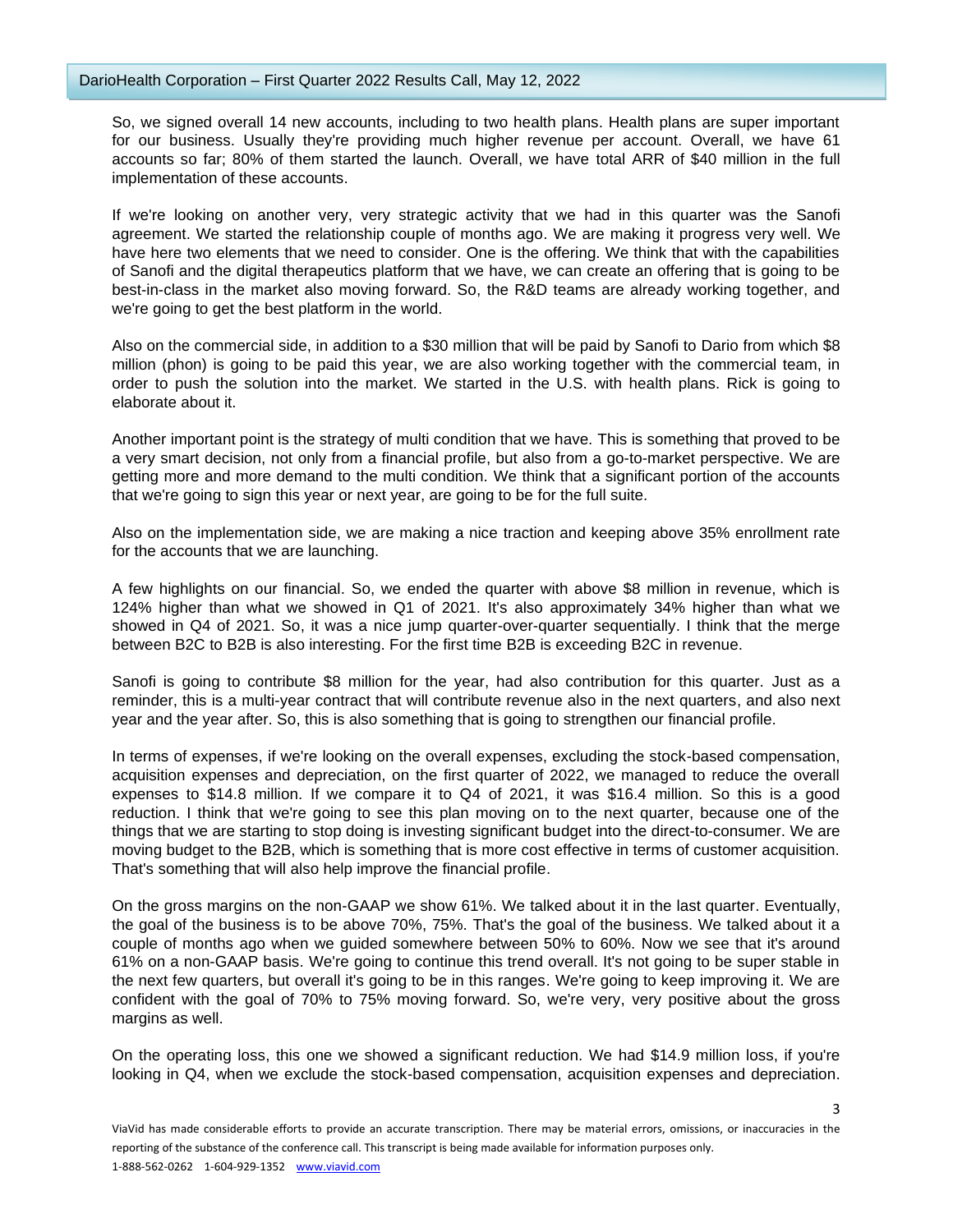We were down from \$14.9 million to \$9.72 million. This is a significant reduction. We are always looking on our losses and how we can operate in this environment and be super effective. So, this is something that we're very proud, in this 35% reduction.

Overall, if we're looking on the burn rate, we had a burn that showed up a bit high. This is something that is not a run rate. It's temporary. We built a significant size of inventories. We're operating in a very challenging environment from a supply chain standpoint. With so many accounts that we have signed, and we need to launch, we felt that in order to put the business in the right situation, we need to have a higher than usual inventory. So, we built more inventory in Q4 and in Q1. So, we paid for that. This is one thing.

Another thing is that payments that we should get or already got from Sanofi and others, showed up only in Q2. So, this is something that was showing a bit higher than the usual run rate. So, I wouldn't be too worried about the burn. It's simply for Q1.

Looking on the overall balance sheet, we raised additional \$40 million in Q1, which is something that was in addition to \$36 million that we ended the year. So, from a cash position, we feel super confident that we have the cash to execute on our plans, and we have cash to get into 2024.

So, with that, I want to hand over the call to Rick to give you additional insights on what's going on the commercial side.

# **Rick Anderson**

Thanks Erez.

Q1 represented a milestone quarter for Dario. We saw substantial increases in revenue both sequentially from last quarter and up over 100% from last year as Erez mentioned. This has been driven by the launch of accounts signed in 2021 and early 2022. We're seeing the expected increase in B2B revenues at higher gross margins. For the first time, B2B revenues in the quarter exceeded B2C revenues, which is a watershed event for us.

We signed two health plan accounts in the quarter, one of which recently launched and the other is expected to launch in the second quarter. Both are expected to contribute to revenue in the second quarter and beyond this year. We also entered into the \$30 million strategic agreement with Sanofi in the quarter. We believe these milestones are substantial validation of our strategy to focus on the B2B market. With the additional contracts we have signed in 2022, we now have 61 contracts on our path to our goal of 100 total contracts for 2022. The majority of the agreements announced in this first quarter are what we call off-cycle, employer health plan and provider agreements, and as such are expected to generate revenue in 2022.

Generally, it takes us about 60 to 90 days to implement these types of customers. The exception to that, as I've discussed in the past is when a customer has a different targeted launch date. In some cases, that will be, but we'll see more of those types of agreements as we get towards the end of the year. With the addition of these new agreements, our contract value is now approximately \$42 million. As Erez mentioned, we continue to see good operational metrics in the launched accounts with enrollment of approximately 40%, which is translating the launched accounts into increasing revenue. We expect that to continue throughout the year.

Our integrated multi condition platform strategy continues to generate interest in the employer and health plan markets, with customers recognizing the value of both less vendors, and one member journey for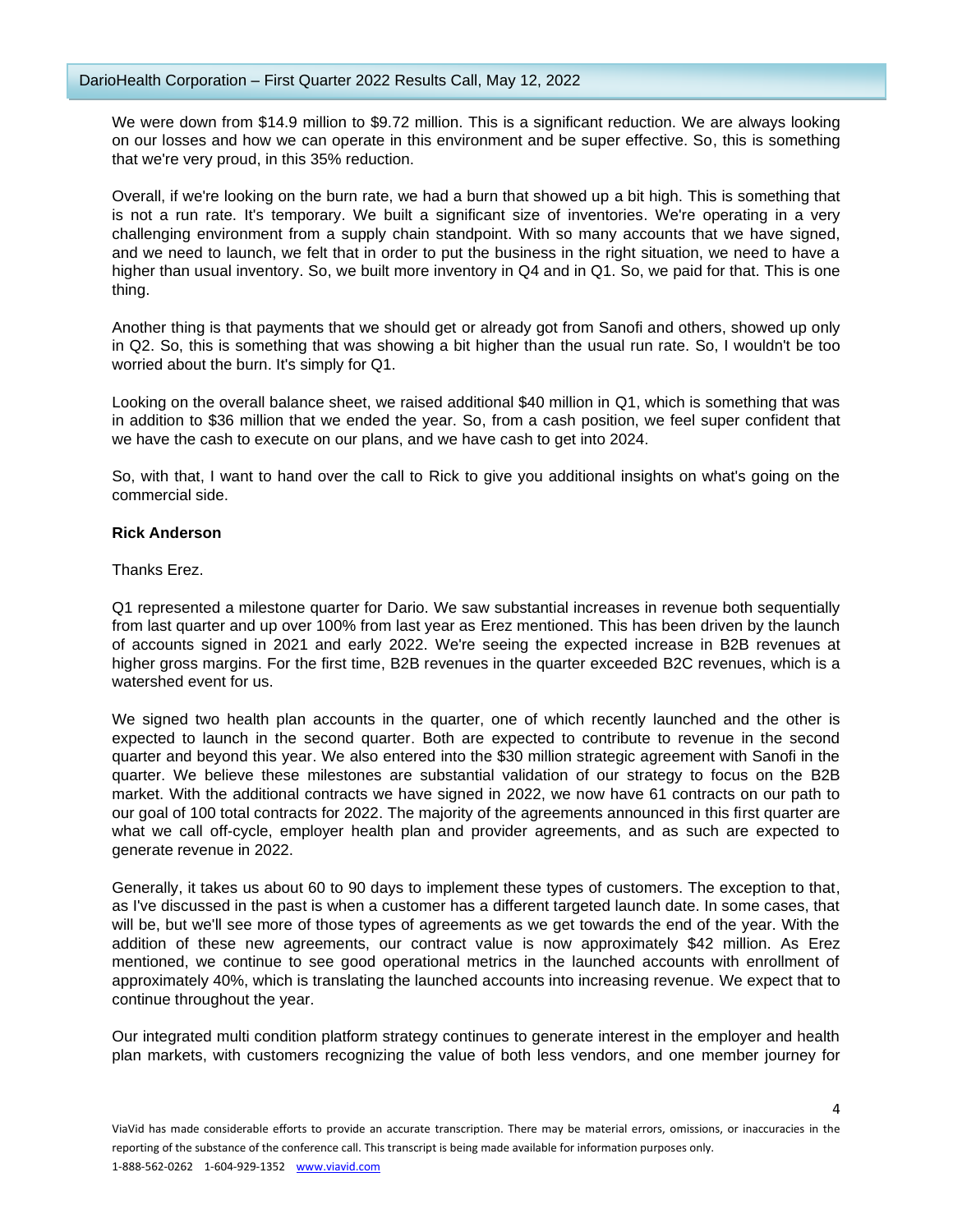their employees and/or members versus our competitors that generally have modules rather than one integrated platform.

Consistent with past quarters, approximately three quarters of our pipeline is now multi condition, so either full suite, or more than one condition that we have, where the multi condition offering provides more value to both our customers, and approximately four to five times more revenue to Dario than a single condition solution.

We continue to make progress in all three of our B2B sales channels and with strategic partners. For employers, we remain in the early part of the sales cycle for self-insured employers that are on a January 1 to December 31 cycle, which represents approximately 70% of all employers. Consistent with this cycle we will see RFPs or request for proposals peaking during the second and third quarters, and contracting in late third and fourth quarter for those accounts that will launch in the first quarter of 2023. This is the normal employer cycle, and we would expect that we will see those employer contracts, as I said in the third and fourth quarter. What we're seeing in the first and second quarter are primarily off cycle, health plan and provider accounts.

Outside of the main employer cycle, we continue to see strong demand for our standalone BH offering in other off cycle customers, which we expect will generate additional contracts and revenue throughout 2022. All of our recent contract announcements have been these types of off cycle customers.

With regards to health plans during our yearend call a short time ago, we said we expect an additional one to two plans in the coming quarters. Since then, we have announced an additional plan and we still expect additional plans in the coming quarters of 2022.

In addition, we anticipate completing an expanded agreement with our existing national plan in the second quarter, which represents an acceleration of our originally anticipated timing. This expanded agreement has the potential to bring more than 10 million members onto the platform over the next couple of years. In 2022 we anticipate multiple millions in revenue from this agreement.

The implementation of the Sanofi agreement is well underway. Sanofi began promoting the entire Dario suite to health plans in the second quarter, immediately increasing our health plan sales resources by more than 10 times and bringing additional data and targeting resources to the Daria sales team. Revenue earned under this co-promotion is in addition to the \$30 million overall Sanofi contract value we have discussed.

Over the last couple of months, we have been collaborating with Sanofi to define new and enhanced solutions that will be built on the Dario platform beginning in the second quarter of 2022. We're very pleased with the speed which we've gotten off with the launch of the Sanofi agreement.

Sanofi is leveraging its internal data and real world evidence teams to create studies around the Dario solutions. We believe that these will have increasing value as the market moves to demanding increasing levels of evidence for digital health providers in the coming years. With Sanofi well underway, we are continuing additional strategic relationship discussions that we believe could add substantially to revenue at the end of 2022 and into 2023.

With regard to our remote patient monitoring or provider offering, we have continued to see contracts with providers in the first quarter and expect that we will continue to see additional contracts and expanding revenue in the second quarter. Given the traction that we've achieved in the health plan employer strategic markets, we have made a strategic decision to rotate sales resources away from the provider market and into markets with higher near term revenue opportunities, which we believe will increase the efficiency and improve our operating margin.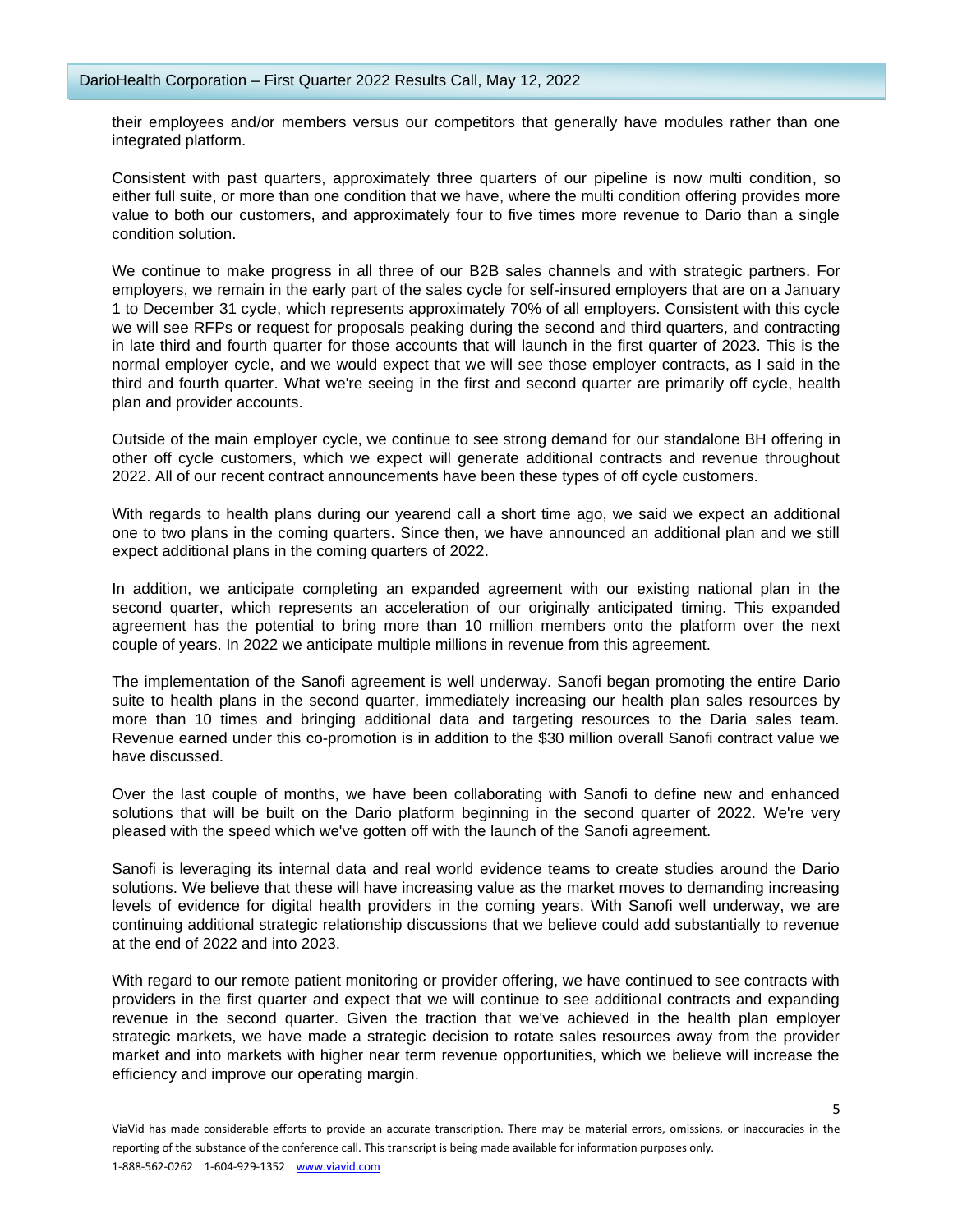Back to you, Erez.

## **Erez Raphael**

Thank you, Rick.

So, in light of the recent macro environment, I must say that we are super excited about our positioning as a chronic Management company that is changing one of the big industries in the world. We see, that other health care players are trying to (inaudible) our business model that is super user-centric, recurring revenue driven from tech. We do see and aware to the challenges of companies on the telemedicine part.

I just want to remind again and emphasize that Dario is a user-centric company that try to drive a change from the consumer as opposed to just working with the physicians, in a kind of episodic relationships between patients to physicians here. We are scaling up, chronic condition management from the users and I think that it makes a very, very big difference. We see that the rest of the market is trying going there. We do believe that moving forward, we're going to see more strategic agreements with companies that are coming from the healthcare, more traditional players that are also becoming more and more believers of digital health and digital therapeutics is something that would create a lot of value and will change healthcare.

Therefore, they are looking to have deals with companies like Dario. So, I expect to see more of those moving forward also this year. Other than that, we believe that we're going to show continuous improvement in our financial profile including growth. We are super believers in this SaaS model and hitting our objective of 70% to 75% gross margins with 50% to 60% gross margins on a non-GAAP basis for this year.

We're going to be super cautious in terms of how we are spending our capital. We're going to keep lower the investment into the direct-to-consumer, and we're going to grow the business from the B2B, and not from the direct-to-consumer. So, this is something that will continuously improve our financial profile and reduce our overall expenses.

Other than that, again, on the cash position we feel comfortable with where we are and with the run rate into 2024. We do believe that in case capital would be needed, we'll be able to find sources that are not dilutive for the Company. The environment is something that we understand, and we look into what's happening in the environment. But especially in this environment, we believe that a very successful business that have a future is something that would thrive and create value for investors. So, we're going to keep execute on the fundamentals.

With that, I want to open the session for Q&A.

# **Operator**

Thank you. First question comes from Alex Nowak, Craig-Hallum. Please go ahead.

# **Chase**

Good morning, everyone. This is Chase on for Alex. First of all, congrats on the quarter. Thanks for the questions.

So, first from me, revenue in the quarter from B2B now exceeding consumer is great to see. Any additional granularity you can give as far as the breakdown you saw this quarter? Maybe, how it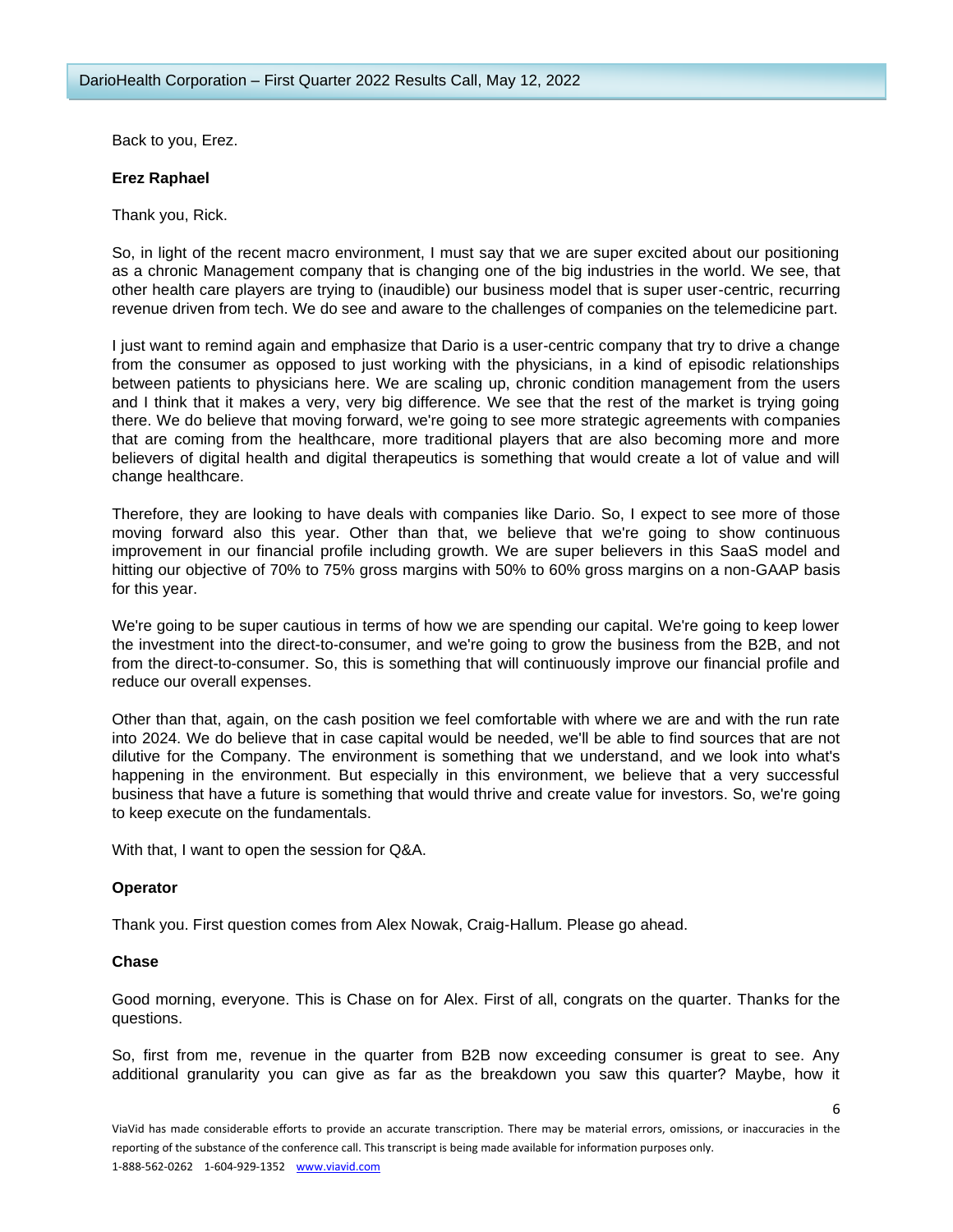compares to sequentially or year-over-year? Then maybe what kind of growth rates you're seeing from the two franchises would be helpful for us. Thanks.

## **Rick Anderson**

So, appreciate the question. I would say that a lot of what we're seeing is the culmination of the efforts that have been taking place over the last year, and two years associated with that. We had a significant number of launches in the first quarter, as we expected. We're not doing a breakdown in terms of on the individual customer basis, but I would say that we saw growth across all of our market channels in terms of revenue and we expect that we will see that continuing. I would say that probably the smallest contribution relative to the other markets would have been health plans in the current quarter, as that continues to ramp up, but we expect that that will catch-up rapidly in the second and third quarters with the new health plans coming online.

As I mentioned, one of which—one of the new ones has already launched and the other one we expect to launch in the near term. With that, we expect that, that will add to the first one that we have in the current year, and I think we'll see acceleration of that catching up to the other segment.

## **Chase**

That's helpful. Thanks. Then, you had previously mentioned and you mentioned on the call today the additional phases, you expect with your large national plan customer. Previous comments was expecting those additional phases to come maybe as early as Q2. Any further clarity, if that's still the case. Then what these add-ons might add to your ARR?

## **Rick Anderson**

Yes, we expect that that will happen in Q2 from an agreement point of view. Once that's concluded, we'll add it to the AAR, but from a potential ARR value once fully implemented, we'll approach eight figures.

# **Chase**

That's good to hear. Then concerning gross margins, you gave that 50% to 60% guide last quarter and certainly on track there. Can you talk a little bit more about what your expectations are maybe for the rest of the year? Do you expect that it's up sequentially from here, or do you expect some noise, or should we think things pretty constant through the year? That's helpful. Thanks.

# **Erez Raphael**

Yes. I think that we might see some noises, because it's ramping up, and because there are revenues that are coming from different channels. It's something that we're going to see fluctuations, but overall that's going to be the kind of the baseline. So, I wouldn't be worried if it's going to go 2% down or 3% up. When we are launching an account usually, the first three months we are shipping a lot of hardware and devices and this is something that show up, has a very low gross margin of the first couple of months of the account.

After four months or five months that the account is in production, we are starting to generate revenue that is much more from software. So overall, a single account will get to 75%, 80% overall gross margin. The average 75% to 80% might happen after six months or seven months or eight months once we are finishing all the enrollment and we are playing only the software kind of game. So, it depends a lot on how many accounts we are launching in every quarter and what is the intensity of the accounts.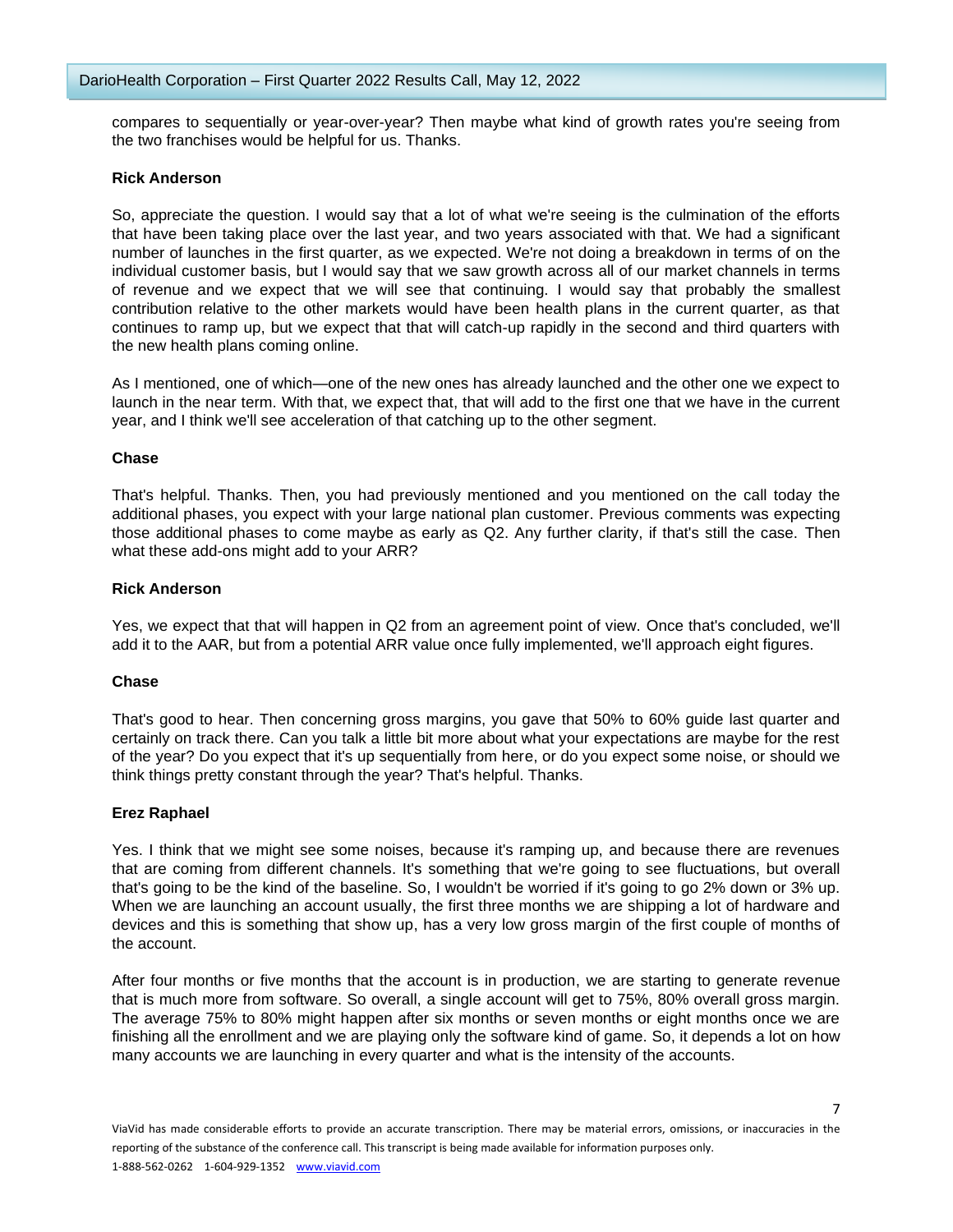But, the more accounts we have in production, the higher going to be the gross margin. So, one of the things that it's very hard to anticipate is the intensity of the launch for every month and every quarter, and then this is something that creates the fluctuation. But overall, the business should be in this 60% figures for the next few quarters until it's going to go to the next level and achieve the 70%-plus. That's how you should look at it.

## **Chase**

Got it. I'd say we're seeing there directionally. Then if I could sneak one more in. As far as how the ramp is looking compared to your guys' internal model would be helpful. I mean, it certainly seems like these accounts are ramping nicely in Q1. Is it kind of progressing what you guys were expecting, or maybe a little bit of ahead of expectations, and then maybe how you're thinking about the rest of the year?

## **Rick Anderson**

I would say generally speaking they're ramping as we would have anticipated, maybe a little bit better. As you know, I'm reluctant to move numbers upward until we have more proof points around that. So, I mean, I would say it's been a little faster than what we anticipated, but internally we're keeping our ramps where we've had them historically.

## **Chase**

Got it. That's helpful. Congrats again, guys. I will hop back in queue.

## **Erez Raphael**

Yes. One more thing that I want to emphasize on the gross margins is that you need to remember that we have also the strategic agreement with Sanofi, which is also something that is adding a component to the gross margins that are generally improving the gross margins. This is why I think that in the next few quarters we're going to see fluctuations between the traditional B2B Sanofi and potential other strategic deals, plus the B2C that is getting a smaller portion in the overall revenue. So, all these components have different contribution and that's something that will impact on the fluctuation. But overall, it's going to be higher than what we have seen in the last two years.

**Chase**

Thank you.

# **Erez Raphael**

Next question.

# **Operator**

Thank you. Our next question comes from Charles Rhyee of Cowen. Please go ahead, sir.

# **Charles Rhyee**

Yes. Hey thanks for taking the questions, guys. Congrats on the quarter.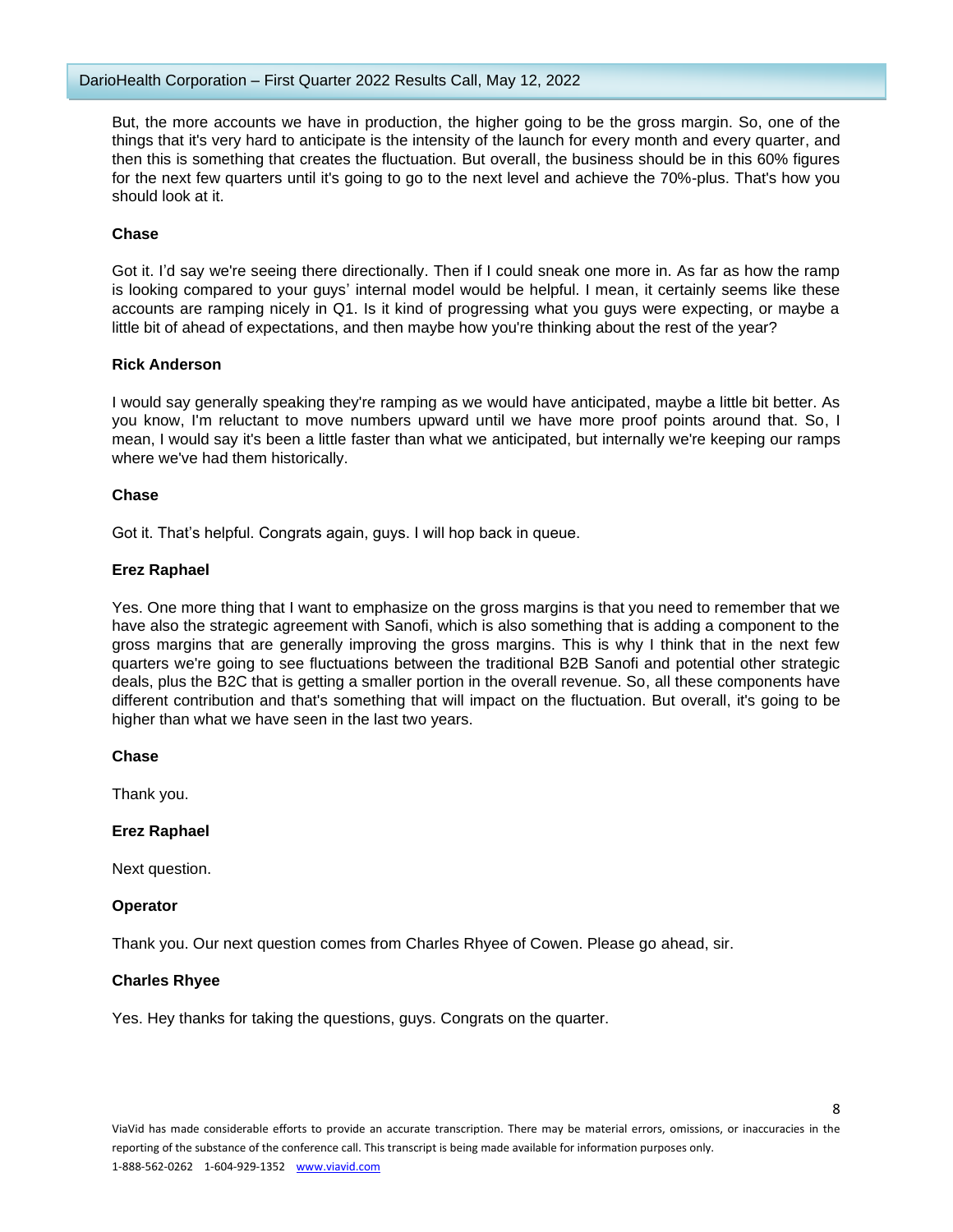Just a follow-up. For Sanofi, it sounds like you're saying that that first \$8 million payment comes in the second quarter. What is the accounting for that? Does that show up as revenue and drops to the bottomline? Can you just give us a sense for how we should accommodate that in our models first?

## **Rick Anderson**

Hi, Charles, it's Rick. In the second quarter, we would not expect \$8 million. We would expect a portion of the \$8 million in the current year and the revenue recognition for Sanofi is dependent on when the elements are delivered. So, some of that is in the second quarter and then as the development is ongoing in the second, third and fourth quarters, we would expect that the remainder of that revenue would be recognized. So, we're going to see revenue recognition across the year as it relates to that.

## **Charles Rhyee**

Okay. So, we'll see an increase in receivables? Then—or is there a separate asset created for that? But then, we'll see revenue recognition across the rest of the year, if that's the right way.

## **Rick Anderson**

We'll see—depending on the timing, you'll either see receivables or deferred revenue.

## **Charles Rhyee**

Okay.

## **Erez Raphael**

Just something to emphasize. We did recognize Sanofi revenue also in Q1. We had a nice portion of that in Q1 as well. So, it's going to go along the whole year. We're going to see it every quarter and we're going to see it also in the next few years. There are multiple portions of this revenue. Some of it is going to development services, some of it is kind of license-related and market access related and data related. So, there are a few portions there. Each of them have a different gross margins, but overall, this is something that—I wouldn't call it recurring, but this is something that is happening every quarter and also every year for the next few years. So, I think this is something that should be modeled as well.

# **Charles Rhyee**

Okay. So, when you talked earlier about the fact that B2B revenues were greater than B2C revenues this quarter, the Sanofi revenue you count it as part of B2B. So, that would then correspond to the other comment that health plan contribution still was relatively small. Is that right?

#### **Rick Anderson**

Just in terms of the ramp on health plans it was less of a ramp than say the employers because employers were—we launched basically all of the January to December cycle customers, that we announced in 2021 and some of the stuff that was announced really in early in 2022, launched in the first quarter. So, that's got your most significant ramp to it, but yes, we did recognize revenue related to Sanofi as well in the first quarter and some health plan too. My comment was with more health plans coming on, you're going to see that ramp continue to happen in the second, third and fourth quarter.

# **Charles Rhyee**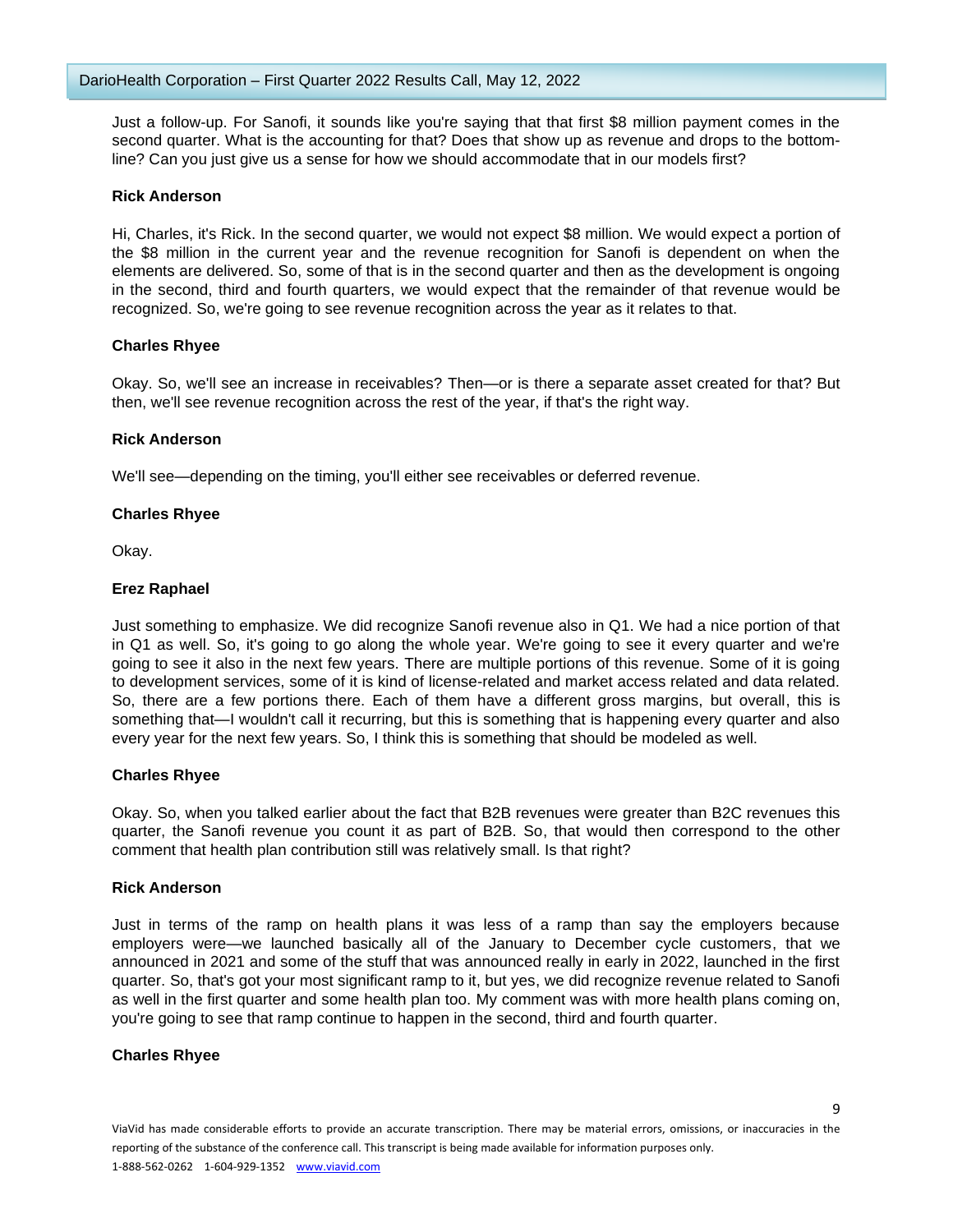You treat Sanofi as B2B, right?

## **Rick Anderson**

Correct.

## **Charles Rhyee**

Okay. You talked about \$42 million in contract value. Does that suggest that as we exit the year, we should be looking at sort of a run rate on a quarterly basis, including the Sanofi, call it \$12-ish million? Is that sort of the right range that—should we ramp up to that kind of level? Does that sound about right?

# **Erez Raphael**

Yes. So, when we started to show this model at the beginning of the year, we talked about the time for implementation. We call it, like, two to six quarters time for implementation. So, the idea is, yes, I mean, we need to get there towards the end of the year beginning of next year, once the accounts are fully implemented under the metrics of the objective of 35% to 40% enrollment rate, and we are on track with this number. So, we think that that's more or less should be the run rate getting them.

## **Rick Anderson**

Just to clarify one thing in terms of that is that, there's two pieces to that, when Erez says that number of course. It usually takes us 30 to 60 days to launch an account, unless it's an account that is—the customer says we want to launch on a specific date like January 1, for example. So, that could take longer in those cases, from contract signing to launch, and then it takes us a couple of quarters to ramp up the revenue. So, it doesn't take us that long to implement it. It's just to get to full run rate on those kinds of contracts, it takes a few more quarters.

# **Charles Rhyee**

Okay. That's helpful. Then, just to clarify, the large natural health plan, I think you said that, it's not—the second phase is not in the ARR, but if it was, that would be an eight-figure type of deal. Is that just for sort of the second phase, or is that in total?

#### **Rick Anderson**

The easiest way to think about it is, in the second phase. That's really what the numbers I was speaking to were coming from.

# **Charles Rhyee**

Okay. Perfect. Great. I'll stop there. Thanks for the questions and congrats again.

#### **Rick Anderson**

Thank you.

# **Operator**

Thank you. Our next question comes from Rahul Rakhit, LifeSci Capital. Please go ahead.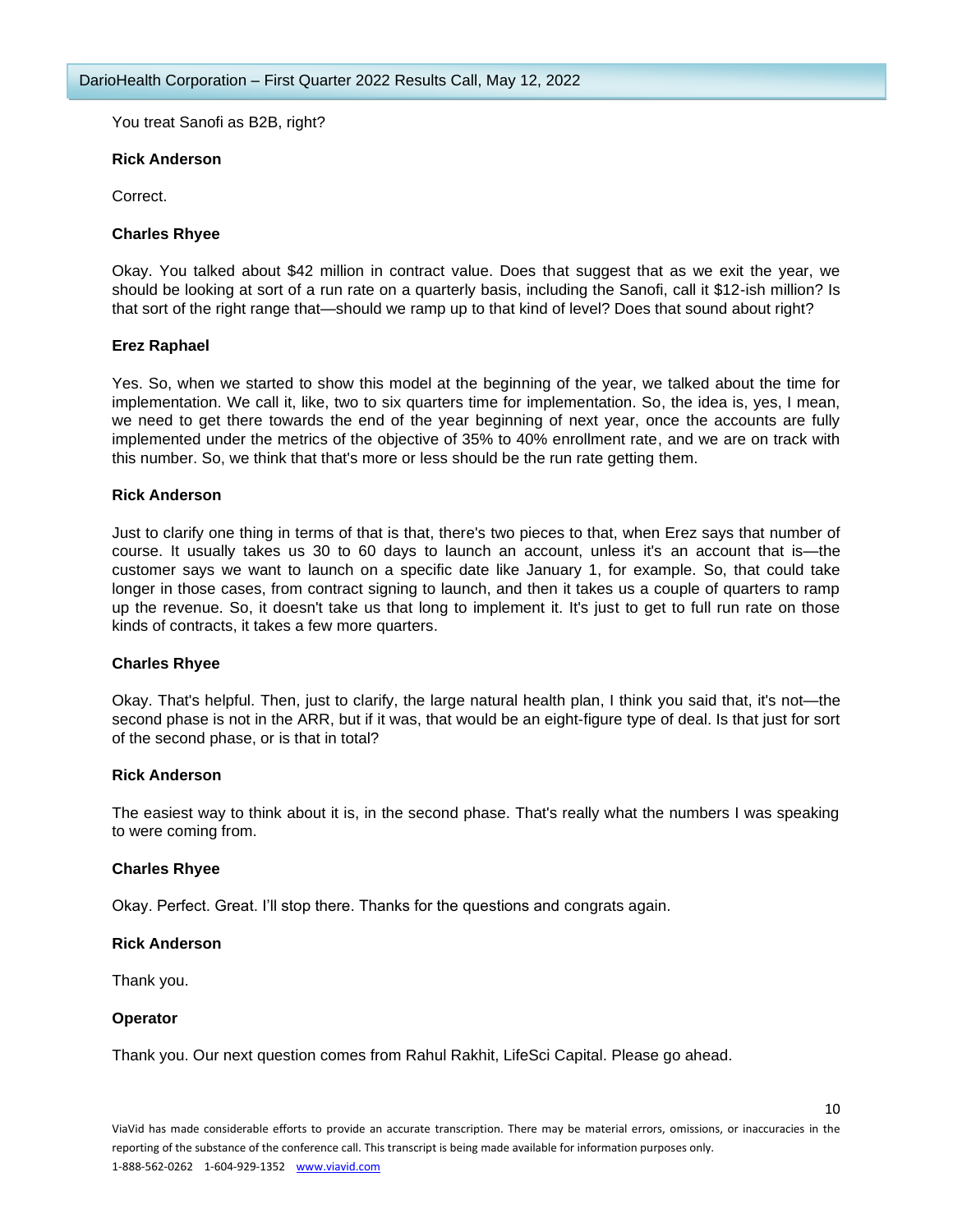# **Rahul Rakhit**

Hey, guys. Thanks for taking the questions.

Rick, I know you commented on the sales cycle for the employer market and provided some guidance on how we should think about the rate which you guys kind of add those employers throughout the year. But I was wondering if you could provide some color on the other two segments as well? I guess broadly speaking, how should we think about the number of customers that you'll guys be adding in Qs 2 and 3 versus Q4?

## **Rick Anderson**

So, thanks for the question. When we think about health plans, the health plan sales cycles are 12 to 18 months. Obviously, now we've had the opportunity to get through to that sales cycle and that's why we're starting to see accounts come in. I would expect, we'll probably see another one to two health plans in 2022 based on where we currently sit. Maybe we'll do a bit better. It's a little hard sometimes to predict their exact timing, on when they're going to do things.

Providers, I would expect that we'll see a small handful of providers in the second and third quarter coming through as I said in—during the presentation is that we're rotating sales resources out of that segment.

So, I think we'll see a little slower growth as that goes forward. We're doing that because of the fact that we believe that we'll be more efficient on top line and bottom line by doing that, and that that will give us the best growth rate around that. But, that's the kind of rate that I would expect. All of those are, I call it off cycle just because the employer January 1 to December 31 cycle is such a defined cycle and none of the other market segments are on any kind of cycle like that.

#### **Rahul Rakhit**

Got it. Okay. I really appreciate that. I guess, kind of based on prior guidance, I guess, we're expecting 35 or so more customers there. So I guess just for clarification, you kind of still expect the majority of those to come in late Q3, Q4 but we could expect I guess a handful or so in Q2 or early Q3?

## **Rick Anderson**

Yes. I mean, I think we'll continue to see the types of numbers that we saw in the first quarter. We'll see in the second and third quarter probably a bit of acceleration. Then I would say, the third and fourth quarters where you're going to see more accounts because of the fact there are more contracts, because that's when we'll start to see the employers that are on a January to December cycle, which is 70% of employers, that's when they'll come in in (inaudible). It's just by defined cycle.

#### **Rahul Rakhit**

Got it. Okay. No, that makes sense. Then yes, I guess you kind of touched on the health plan market. So, I know on its most recent earnings call, Teladoc management team kind of commented on the elongated sales cycle and greater competition in the health plan market. I guess, I would love to hear whether you guys are kind of seeing the same thing? If not, I guess could you comment on what's kind of contributing to that disconnect between what they're seeing and what you guys are seeing in this market?

#### **Rick Anderson**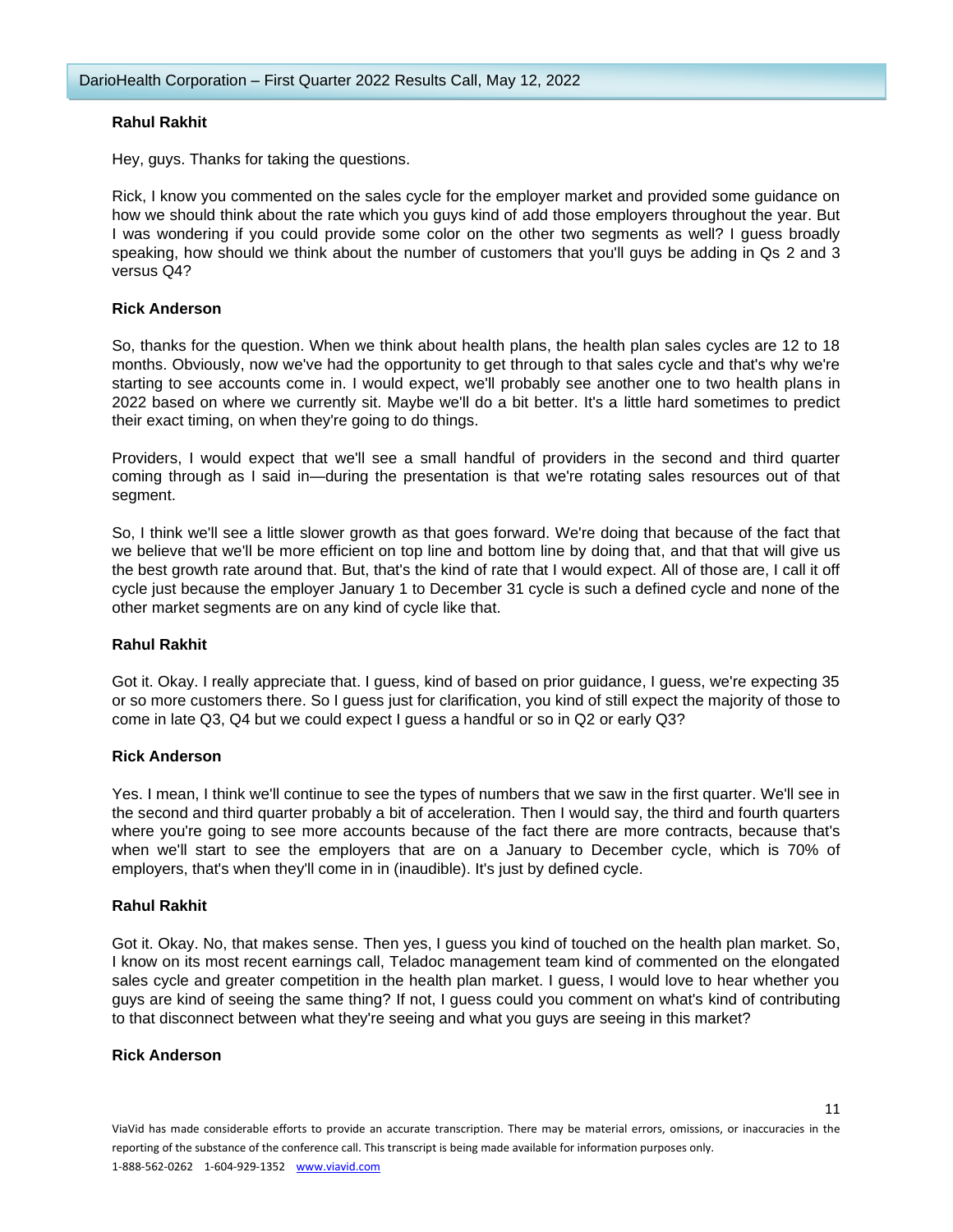## DarioHealth Corporation – First Quarter 2022 Results Call, May 12, 2022

Sure. I mean, I don't think, we are seeing anything that is different than what we would have expected in the health plan market. Obviously, I don't have visibility to their internal expectations versus what is happening. I would guess that there's—their product mix in terms of what they're selling into health plans has changed and historically they haven't really sold into fully insured health plan business. It's mostly been ASO, meaning that it's really for their downstream employer customers, not for their fully insured book of business where they hold the risk.

So, maybe there's some adjustment there, because there's certainly a difference in timeframe, but we're still seeing things happen in that 12 to 18 month sales cycle that we've talked about for many quarters, not seeing a slowdown in terms of health plans interest. If anything I would say we're seeing more interest in digital health solutions and health plans than we did a year ago let's say, just to pick a timeframe.

# **Rahul Rakhit**

Got it. Okay, that's good to know. Then last one for me. I was just kind of hoping you could touch on the broader M&A strategy for 2022. I know we already have Physimax locked in. But I guess, what kind of company are you guys looking for, if you are looking for any, at this point to kind of strengthen that platform?

# **Erez Raphael**

Yes. So, the blueprint, that we see forward is to have the most comprehensive user-centric platform in the market. We are super interested in other areas. In light of what's happening in the market and the current valuation, it's a bit challenging. But we think strategically also with our partners with Sanofi on how we can get things moving forward in a way that we can dominate the market in the next few years. So, this is something that we are still very active about. I don't know that we can pull the trigger in this environment, but we see what's happening. We have a very well-defined strategy on how we want to go there.

# **Rahul Rakhit**

Understood. Appreciate it, guys. Thanks for taking the question.

# **Erez Raphael**

Thank you.

# **Operator**

Thank you. Next question comes from Nathan Weinstein, Aegis Capital. Please go ahead.

# **Nathan Weinstein**

Hey, good morning, Erez, Rick and DarioHealth team. Thanks for taking my question. Congrats on another strong quarter with revenue exceeding my expectations.

So, actually just one follow-up for me and that would be on the behavioral health platform. What are you seeing with wayForward in terms of customer engagement, use patterns interest, or any insights there would be appreciated.

#### **Rick Anderson**

Do you mean on the customer side or on the member side?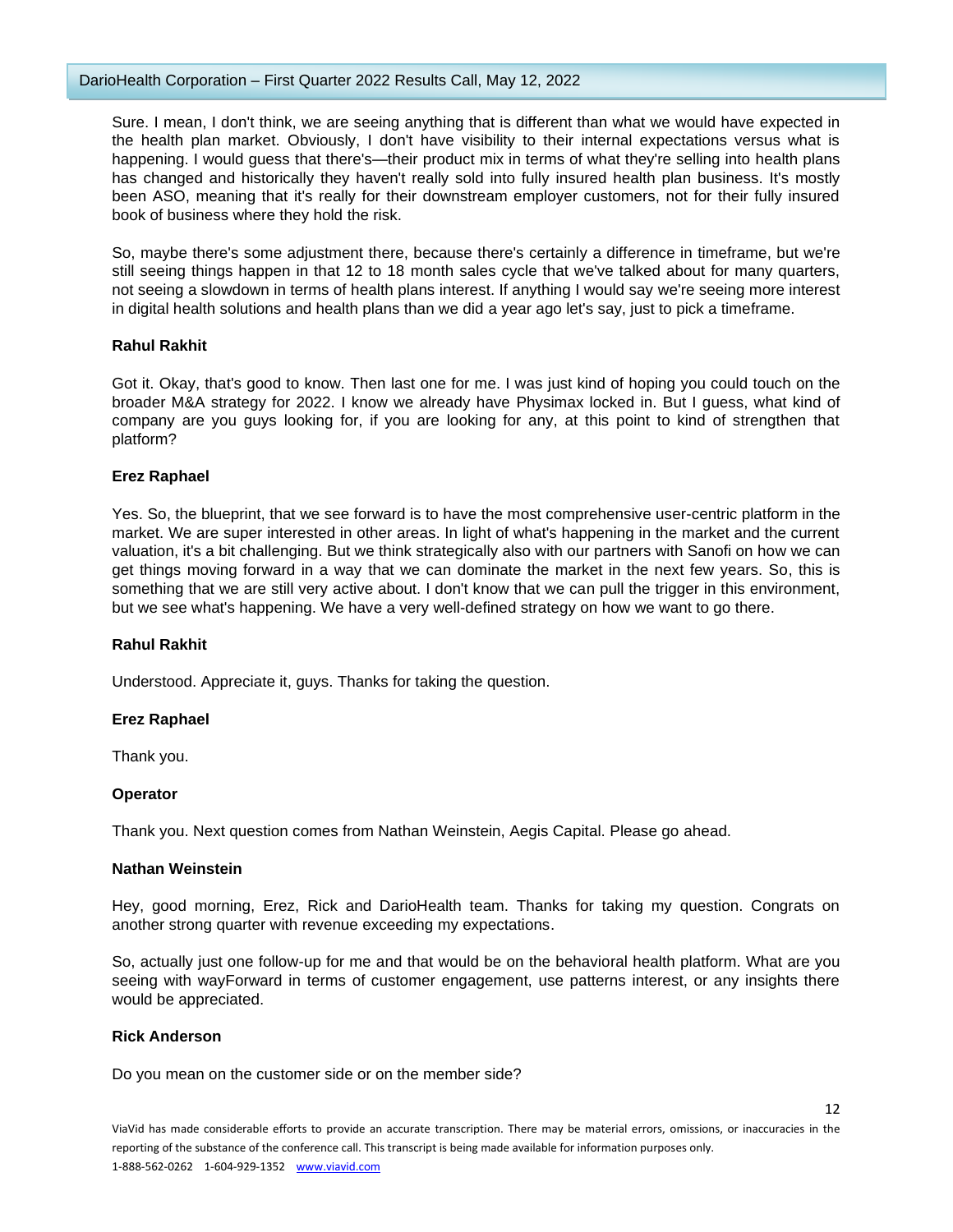## **Nathan Weinstein**

Yes, I'm curious about the interest you're seeing from—on the B2B side in terms of customers being interested in using it. Then also for their individual users, what kind of use patterns are you seeing in terms of engagement? Just any insights on how that's going would be appreciated.

## **Rick Anderson**

Sure. So, I mean the behavioral health offering comes in two flavors if you will. One is as part of our integrated solution. As I mentioned, most of our current accounts that are in the pipeline are multicondition and behavioral health is a popular one amongst our customers to include in the bundle and definitely it's in the full suite. Then on the standalone basis, the majority of the—what I would say our offcycle sales include behavioral health either as a standalone or as part of a broader offering. So, I think that behavioral health continues to be in strong demand in the current marketplace.

I think if you think about the marketplace in general, there's starting to be some considerations for some of the other solutions for digital behavioral health that are out there in the marketplace in terms of cost effectiveness and how that really works. But, the Dario solution that is built out of the wayForward acquisition as you mentioned is really focused on navigation and management of what I would call low to moderately severe patients with referral out for the higher severity patients. That model is definitely getting traction from that perspective.

Engagement on the platform as you would anticipate for the types of acuity that I'm talking about is episodic. So we're still seeing good engagement of members on the platform, good screening of members on the platform. I would say in 95% of the cases, the utilization as we measure it is and do it in our contracts and the way we make sure for our customers is consistent with expectations and historical results.

#### **Nathan Weinstein**

Okay. Fair enough. Thanks for the color there, Rick.

# **Rick Anderson**

Sure.

#### **Operator**

Thank you. The next question comes from John Vandermosten of Zacks. Please go ahead.

#### **Rick Anderson**

John?

#### **John Vandermosten**

…gain access to other state Medicaid plans?

#### **Rick Anderson**

I'm sorry I think we missed the beginning of that. Could you repeat it?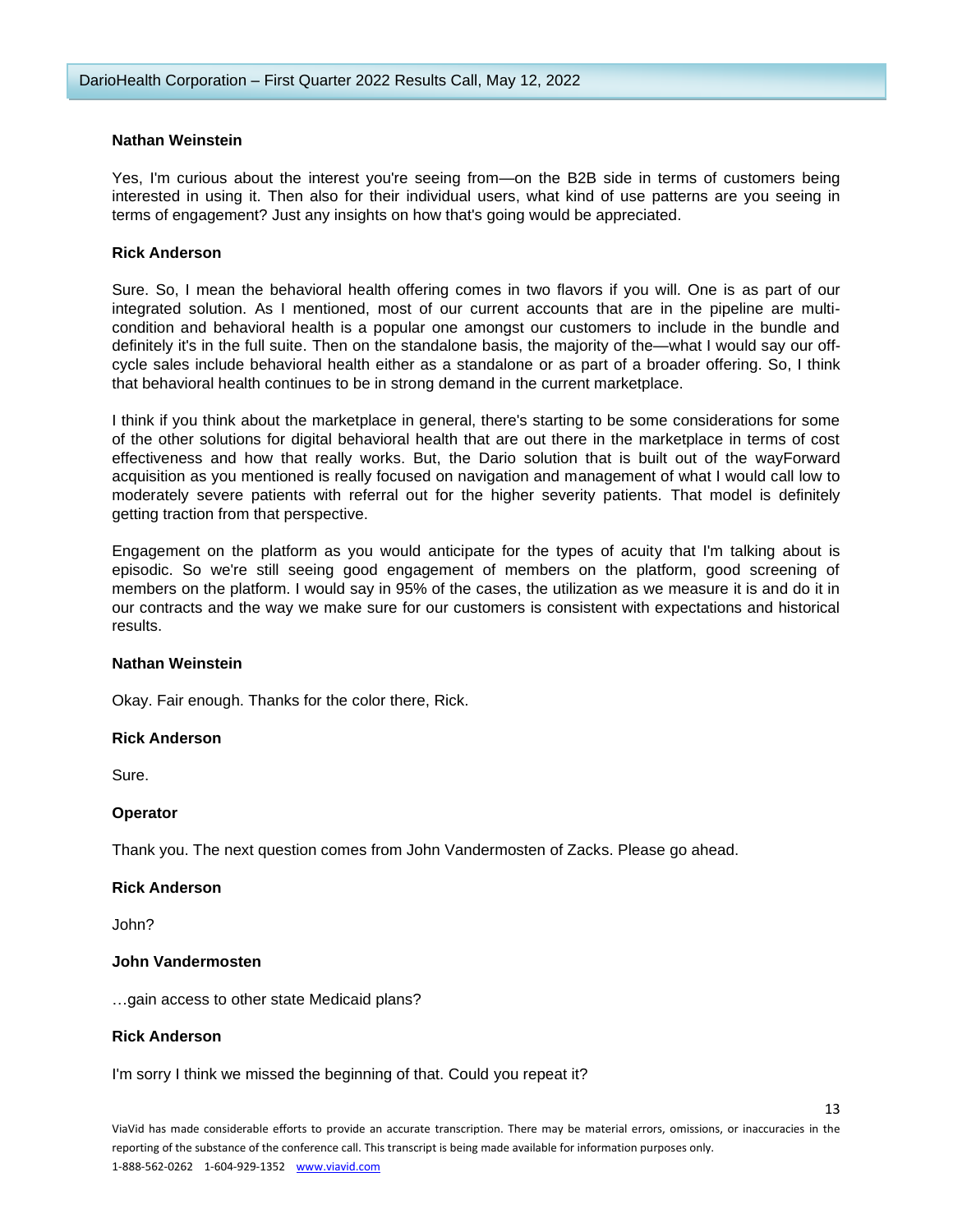## **John Vandermosten**

Yes. No problem Rick. So, regarding the Colorado Medicaid plan, are there any specific considerations for this type of business? Then broaching into this, does it enable you to gain access to other Medicaid plans?

## **Rick Anderson**

We've actually seen fairly strong interest from Medicaid plans in general. I mean, let me just start there. I think if you think about where is the biggest demand for chronic condition management from a health plan sector, commercial Medicare/Medicaid, there's obviously a significant number of people with chronic conditions in Medicare and Medicaid. So, we would always expect that there would be a level of interest in that area.

Yes, Medicaid has different considerations. I think that the fact that we have Medicaid plans does open the market to additional Medicaid plans. Medicaid in general is driven on a state-by-state rather than a federal or overall level. So, there are variations in terms of what's covered, how it's covered, how that works. So, that's some of the complicating factor in that marketplace. Then, there's also considerations around—as we do outreach, what are the communication pathways and implementation timelines, because the state involvement in Medicaid tends to be a little bit longer than commercial plans.

#### **John Vandermosten**

Okay. Having this one under your belt, does that help in future negotiations? I mean, I guess, I'm wondering if other states like to see you have experience with it, because it is a little bit different type of business.

#### **Rick Anderson**

Yes, absolutely. I mean, taking into account the fact that every state has a little different implementation of it, yes. I mean, when you can say, hey, look, we solved for x when they ask a question and here's how we solve for it, in a real client that has real weight.

## **John Vandermosten**

Okay, great. Yes, that's all for me. Thank you, Rick.

# **Operator**

Thank you. Next question comes from David Grossman of Stifel. Please go ahead.

#### **David Grossman**

Good morning guys. Thank you.

So, I'm sorry I joined a few minutes late, but I'm wondering if you could go back to the ARR comment. I just want to make sure that I fully understand what is embedded in that \$42 million? How much of Sanofi is in there relative to full run rates and similarly for the national health plan?

#### **Rick Anderson**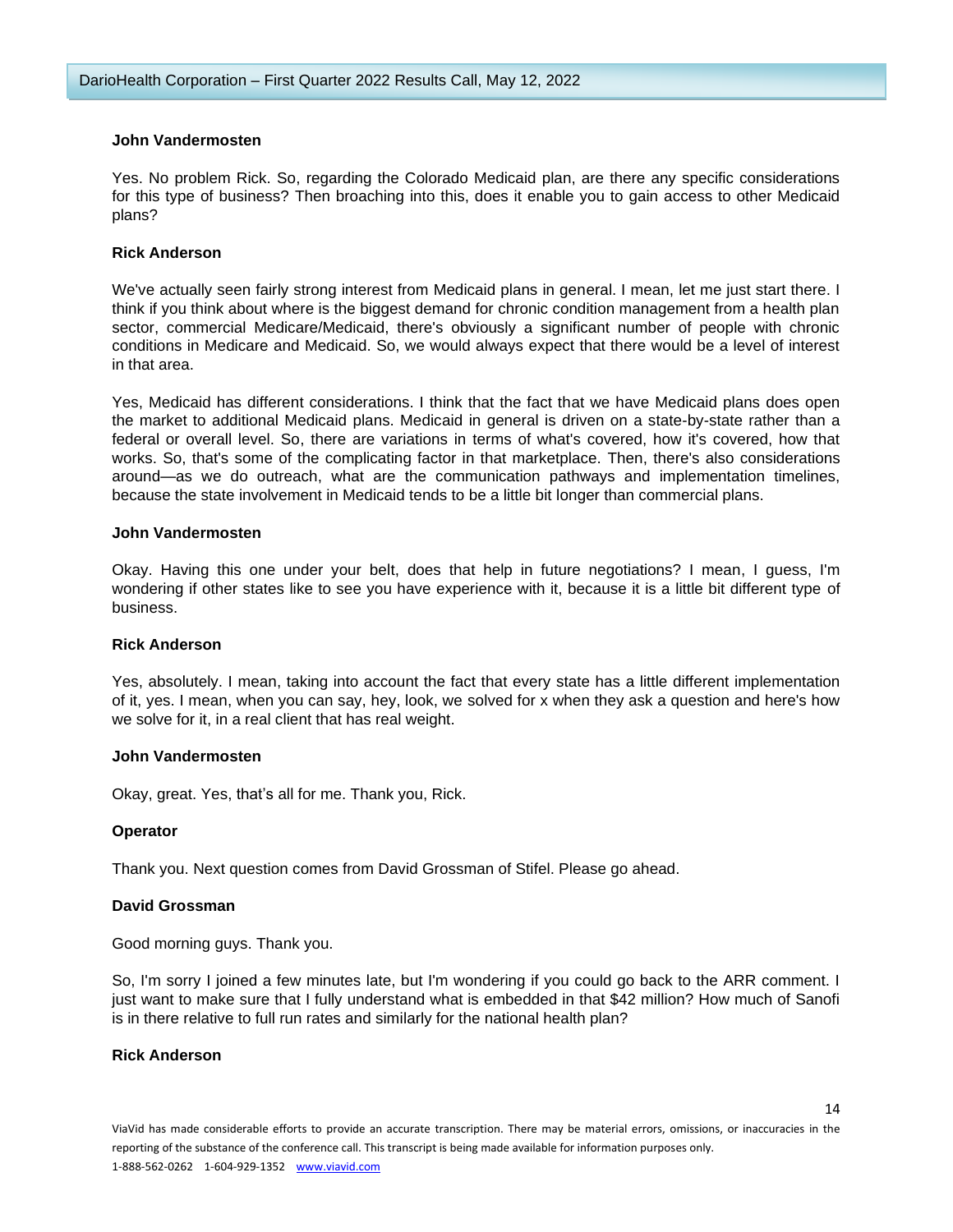So, Sanofi is currently outside of the numbers that we're talking about there. Obviously, all of the other agreements that we have are in that and health plans are significant. So, it makes up a good portion of that number.

## **David Grossman**

Okay. So, the first phase of the national health plan would be in that number and the second phase would not. Is that it?

## **Rick Anderson**

Yes.

# **David Grossman**

Okay. I think you, Rick I think you actually mentioned what the total would be—or maybe it was Erez, that eight figure kind of number at full run rates. But can you give us any better sense of the cadence of how Sanofi and the National Health plan will impact that number as the year progresses?

## **Rick Anderson**

I mean, I think as we've talked about, we're anticipating approximately \$8 million in revenue in total throughout 2022 from Sanofi. That's the current expected amount. In terms of what the final ARR is on the agreement and the contract value on an overall basis with the agreement with health plan that we're negotiating, that will be dependent on what the final contract is, and I mean I think we're close. But, until that's done, that's a lot harder to comment on other than the comments that I made.

#### **David Grossman**

Got it, okay. Thanks for that. You guys have talked about gross margin going up and redeploying the OpEx etc. So, any comments at all about how we should think of cadence of cash burn again as the year progresses? Should we expect to decline as the year progresses?

# **Erez Raphael**

Yes. I think that we're going to definitely see a decline. I'm not sure if you joined when I talked at the beginning and I talked—I mean, I talked about all the improvement of the parameters in the financial profile, top line reduction in expenses mainly because of less investing into B2C, improvement of gross margins and the bottom line. The loss in non-GAAP if we exclude the stock-based compensations and other non-cash elements was down from around 14.5 or 9 (phon) to 9.7 million in Q1.

We haven't seen this reduction in the burn rate, and something that I stated very clearly is that what we have seen on the burn rate is one time for this quarter. Because of inventory buildup, we are launching a lot of accounts. Plus we are in world kind of a challenging environment from a supply chain standpoint. So, we spent more money on building the inventory. This is one reason why we had this relatively high burn rate. Reason number two is that the payments that we are getting from some of the parties including Sanofi showed up in Q2. So, this is something—and not Q1 and that's something that added to higher burn.

Moving forward, the loss and the burn should show up the same number. So to your question, yes the burn rate is going to go down, definitely go down from Q1 to Q2 and moving forward we're going to also